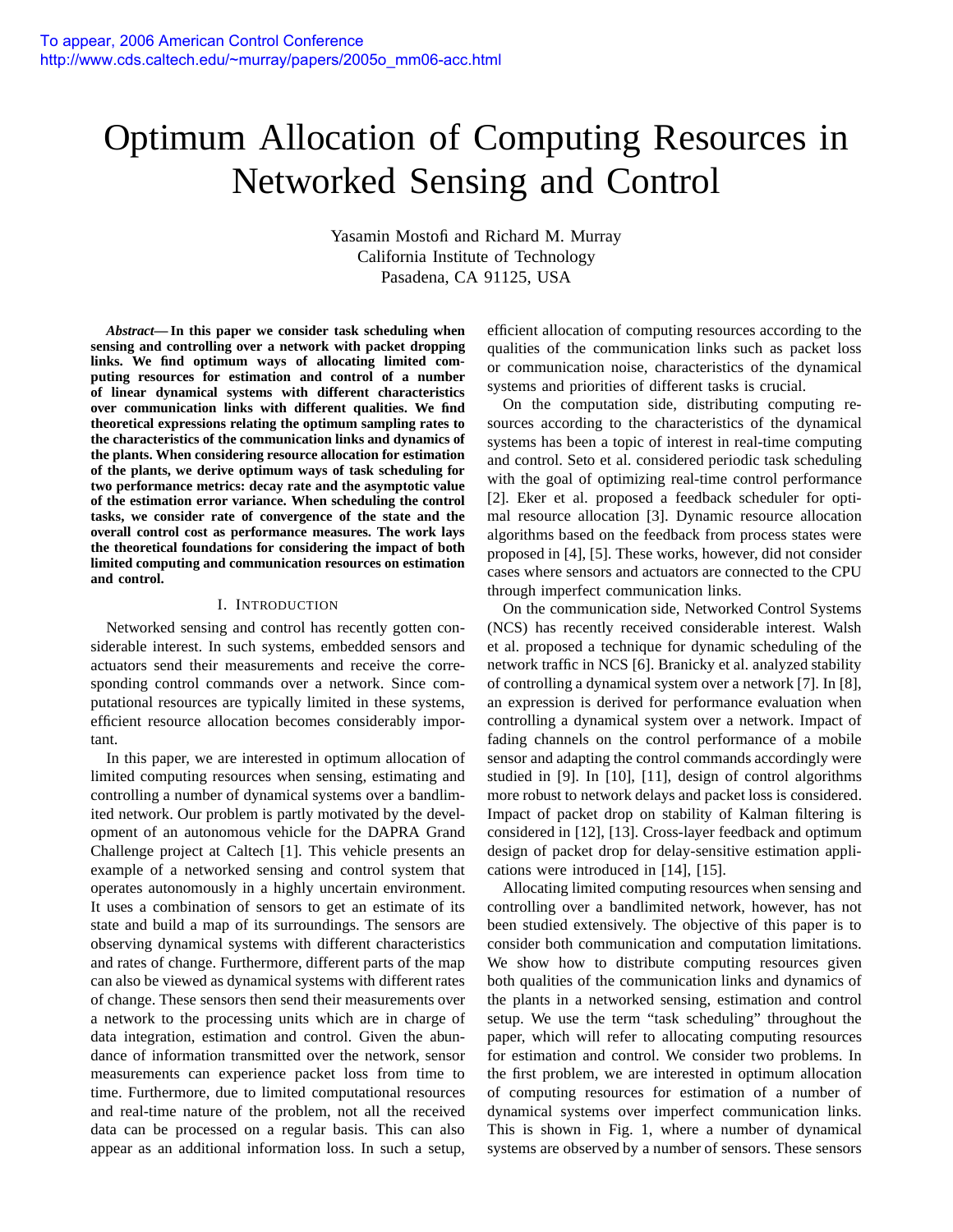send their measurements over packet dropping channels to a CPU which is in charge of estimation and control. In the second problem, we consider resource allocation when controlling a number of dynamical systems over packet dropping links. This is shown in Fig. 2, where the control signals are transmitted over imperfect communication links to the actuators and can therefore experience losses. In both cases, we find optimum sampling rates of the plants given qualities of the communication channels, dynamics of the plants and limited computing resources.

Since we are interested in periodic estimation and control of the dynamical systems, using random access techniques for medium access can result in performance degradation [16]. Therefore, in this paper we assume that the available communication bandwidth is divided among the transmitters using Frequency Division Multiple Access (FDMA) [17]. This design results in no interference among simultaneous transmissions. The links can still experience packet drop due to poor link qualities caused by large separation between the transmitter and the receiver, obstacles in between, fading, shadowing, quantization and receiver thermal noise, which are common effects in outdoor wireless communication [18], [19]. However, probability of packet loss of each link will become independent of the traffic of other links. If the number of nodes sharing the bandwidth is high, random access of the available bandwidth could be more efficient or practical, compared to using FDMA. If random medium access is used, the probabilities of packet loss of the links can be a function of the way computing resources are allocated. Such an effect is not considered in this paper and is discussed in the section on future work.

The paper is organized as follows. In Section II we consider task scheduling when estimating a number of dynamical systems over a network, as indicated by Fig. 1. Our theoretical results show optimum ways of allocating resources considering two different performance metrics. Section III considers the setup in Fig. 2, where control commands are transmitted over packet dropping links to the actuators. We will find optimum ways of scheduling the control tasks given qualities of the communication links and for two different performance metrics. Section IV provides a few examples to show the impact of optimum resource allocation on networked sensing and control. This is followed by conclusions in Section V and future work in Section VI.

## II. LIMITED COMPUTING RESOURCES AND ESTIMATION

In this part we will focus on scheduling the estimation tasks in the setup shown in Fig. 1. We assume scalar quantities to facilitate mathematical derivations in this paper. We represent the  $i^{th}$  plant by a linear differential equation as follows:

$$
\frac{dx_i(t)}{dt} = a_i x_i(t) + w_i(t) \quad \text{for} \quad i = 1, \dots, N \quad (1)
$$

where  $x_i(t)$  and  $w_i(t)$  represent the state and process noise of the  $i^{th}$  plant at time t respectively and N indicates the



Fig. 1 Sensors send their observations to the CPU through imperfect communication links



Fig. 2 Actuators receive control commands from the CPU through imperfect communication links

number of plants.  $w_i(t)$  is a zero mean noise with variance of  $G_{c,i}$ . We are interested in estimation and control of unstable processes in this paper. Therefore, our analysis is geared towards cases where  $a_i > 0$  for  $i = 1, \ldots, N$ . Sampling the  $i^{th}$  plant with the time interval  $T_i$  will result in the following discrete system:

$$
x_i[k+1] = \phi_i x_i[k] + w_i[k],
$$
 (2)

where  $x_i[k]$  represents the state of the  $i^{th}$  plant at  $k^{th}$  time step. Furthermore,  $\phi_i = e^{a_i T_i}$  and  $w_i[k]$  is a zero mean noise with variance of (see [20], [21] for more details):

$$
G_{d,i} = \gamma_i \times G_{c,i},\tag{3}
$$

where  $\gamma_i = \frac{e^{2a_i T_i} - 1}{2a_i}$ . Let  $y_i[k]$  represent the observation of the  $i^{th}$  sensor at  $k^{th}$  time step. To focus on the impact of packet loss on resource allocation, we take the observation noise to be negligible. Then we will have,

$$
y_i[k] = x_i[k].\tag{4}
$$

The  $i^{th}$  sensor then transmits its observation over a packet dropping link to the CPU, which is in charge of estimation.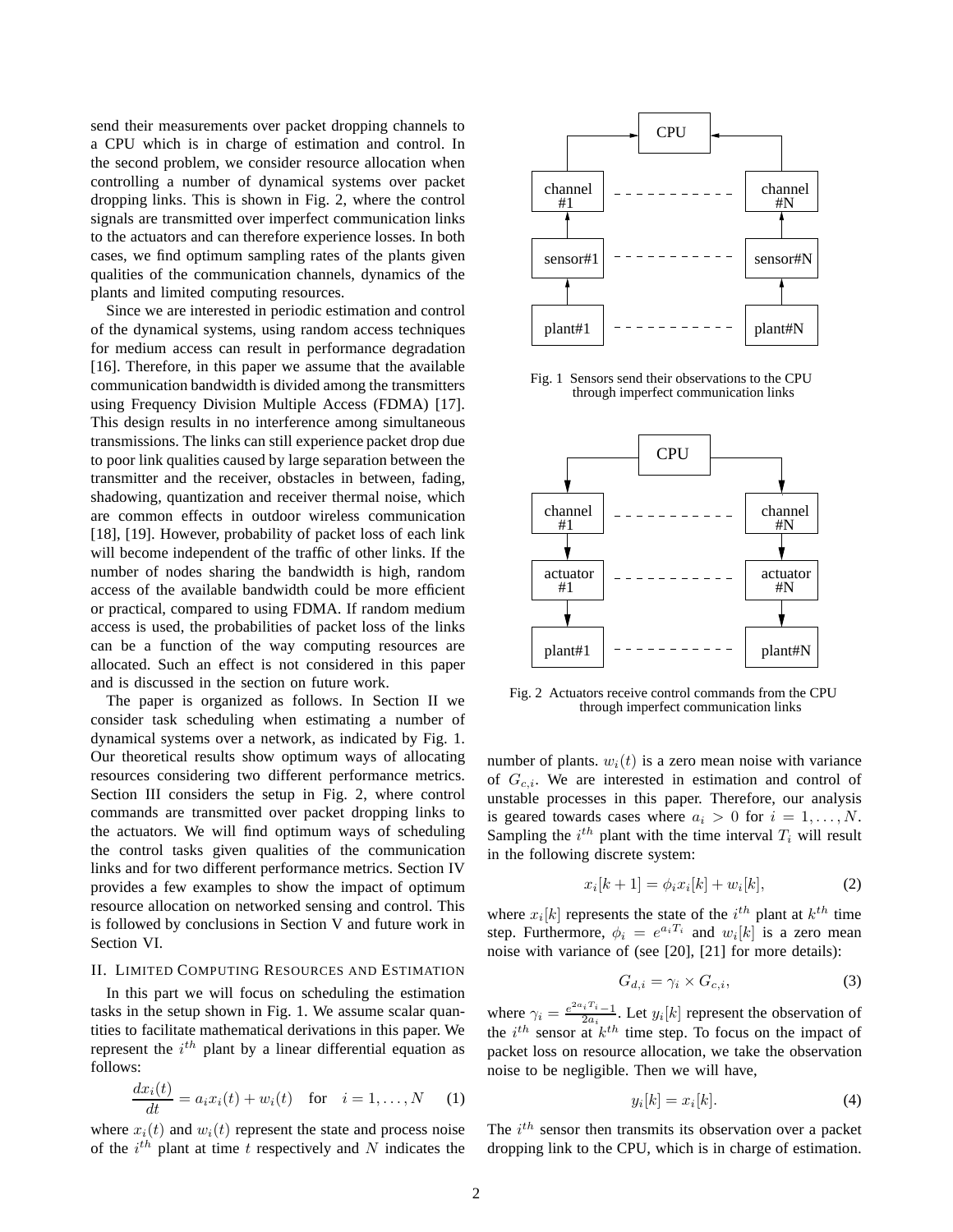Let  $\epsilon_i$  represent the probability of packet loss of the  $i^{th}$ uplink. Uplinks refer to the communication links from the sensors to the CPU. We take  $\epsilon_i$ s to be time-invariant. The CPU produces the following estimate of  $x_i[k+1]$  using a Kalman filter [22]:

$$
\hat{x}_i[k+1] = \begin{cases} \phi_i y_i[k] & \text{if } k^{th} \text{ packet is kept} \\ \phi_i \hat{x}_i[k] & \text{if } k^{th} \text{ packet is lost} \end{cases}
$$
(5)

where  $\hat{x}_i[k+1]$  represents the estimate of  $x_i[k+1]$  at the CPU given the received observations up to time step  $k + 1$ . Let  $P_i[k]$  represent estimation error variance of  $x_i[k]$ . We will have:

$$
P_i[k+1] = \begin{cases} G_{d,i} & \text{if } k^{th} \text{ packet is kept} \\ \phi_i^2 P_i[k] + G_{d,i} & \text{else} \end{cases}
$$
 (6)

Then the average estimation error variance, averaged over the packet loss probability, will be as follows:

$$
\overline{P_i[k+1]} = \phi_i^2 \epsilon_i \overline{P_i[k]} + G_{d,i}.
$$
\n(7)

We are interested in optimum allocation of computing resources for estimation, i.e. finding the sampling periods,  $T_i$ s, that will optimize the overall estimation performance.

#### *A. Stability of Estimation*

Let  $\Pi_{max}$  represent maximum computing utility of the CPU available for estimation. Let  $b_i$  represent execution time of the  $i^{th}$  task. We are interested in scheduling the estimation tasks such that stability is maintained, i.e. the estimation error variances of all the systems stay bounded. This means that there should exist  $T_i$ s such that the following constraints are met:

$$
\begin{array}{ll}\n\forall i & \phi_i^2 \epsilon_i < 1, \\
\sum_{i=1}^N \frac{b_i}{T_i} \le \Pi_{max}, \\
\forall i & T_i \ge 0.\n\end{array} \tag{8}
$$

Substituting  $\phi_i$  as a function of  $T_i$  and denoting  $R_i$  as  $R_i =$  $\frac{1}{T_i}$  will result in the following constraints:

$$
\forall i \quad R_i > \frac{2a_i}{\ln(1/\epsilon_i)},
$$
  
\n
$$
\sum_{i=1}^{N} b_i R_i \le \Pi_{max},
$$
  
\n
$$
\forall i \quad R_i > 0.
$$
\n(9)

Therefore, the resource allocation can result in stable estimation iff

$$
\sum_{i=1}^{N} \frac{2a_i b_i}{\ln(1/\epsilon_i)} < \Pi_{max}.\tag{10}
$$

If this condition is met, we can find  $T_i$ s such that stability of all the estimation tasks is maintained. Otherwise, it will not be possible to schedule the estimation tasks while maintaining stability.

## *B. Task Scheduling Using the Decay Rate as a Metric*

In this part we will see how computing resources should be allocated for estimation. The objective of this part is to maximize the rate at which the worst-case average estimation error variance approaches its steady state value. Given limited computing resources, we will have the following optimization problem:

$$
\begin{array}{ll}\n\text{minimize} & \max \quad \phi_i^2 \epsilon_i \\
\text{subject to} & \phi_i^2 \epsilon_i < 1, \quad i = 1, \dots, N \\
& R_i > 0, \quad i = 1, \dots, N \\
& \sum_{i=1}^N b_i R_i \le \Pi_{\text{max}}.\n\end{array} \tag{11}
$$

*Theorem 1:* The following resource allocation will maximize the rate at which the worst-case average estimation error variance approaches its steady state value:

$$
R_{i,opt} = \frac{2a_i}{\eta_{opt} - \ln(\epsilon_i)},\tag{12}
$$

where  $\max(ln(\epsilon_i)) < \eta_{opt} < 0$  is the unique solution to

$$
f(\eta_{opt}) = \Pi_{max},\tag{13}
$$

where

$$
f(\eta) = \sum_{i=1}^{N} \frac{2a_i b_i}{\eta - \ln(\epsilon_i)}
$$
(14)

for  $\eta < 0$  and  $\eta > ln(\epsilon_i)$  for  $i = 1, ..., N$ .

*Proof:* Consider the optimization problem of Eq. 11. By introducing a new variable,  $z$ , this is equivalent to the following:

$$
\begin{array}{ll}\n\text{minimize} & z \\
\text{subject to} & \phi_i^2 \epsilon_i \le z, & i = 1, \dots, N \\
& \phi_i^2 \epsilon_i < 1, & i = 1, \dots, N \\
& R_i > 0, & i = 1, \dots, N \\
& z > \epsilon_i, & i = 1, \dots, N \\
& \sum_{i=1}^N b_i R_i \le \Pi_{max},\n\end{array} \tag{15}
$$

where  $z > \epsilon_i$  is imposed since  $\phi_i > 1$ . Expressing  $\phi_i$  as a function of  $R_i$  and taking  $\eta = \ln(z)$  will result in the following,

$$
\begin{array}{ll}\n\text{minimize} & e^{\eta} \\
\text{subject to} & R_i \ge \frac{2a_i}{\eta - \ln(\epsilon_i)}, \qquad i = 1, \dots, N \\
& R_i > \frac{2a_i}{\ln(1/\epsilon_i)}, \qquad i = 1, \dots, N \\
& \eta > \ln(\epsilon_i), \qquad i = 1, \dots, N \\
& \sum_{i=1}^N b_i R_i \le \Pi_{\text{max}},\n\end{array} \tag{16}
$$

which is equivalent to the following:

$$
\begin{array}{ll}\n\text{minimize} & \eta \\
\text{subject to} & R_i \ge \frac{2a_i}{\eta - 1h(\epsilon_i)}, \qquad i = 1, \dots, N \\
& R_i > \frac{2a_i}{\ln(1/\epsilon_i)}, \qquad i = 1, \dots, N \\
& \eta > \ln(\epsilon_i), \qquad i = 1, \dots, N \\
& \sum_{i=1}^N b_i R_i \le \Pi_{\text{max}}.\n\end{array} \tag{17}
$$

In can be easily confirmed that as long as the stability condition of Eq. 10 is satisfied, we will have  $\eta_{opt} < 0$ .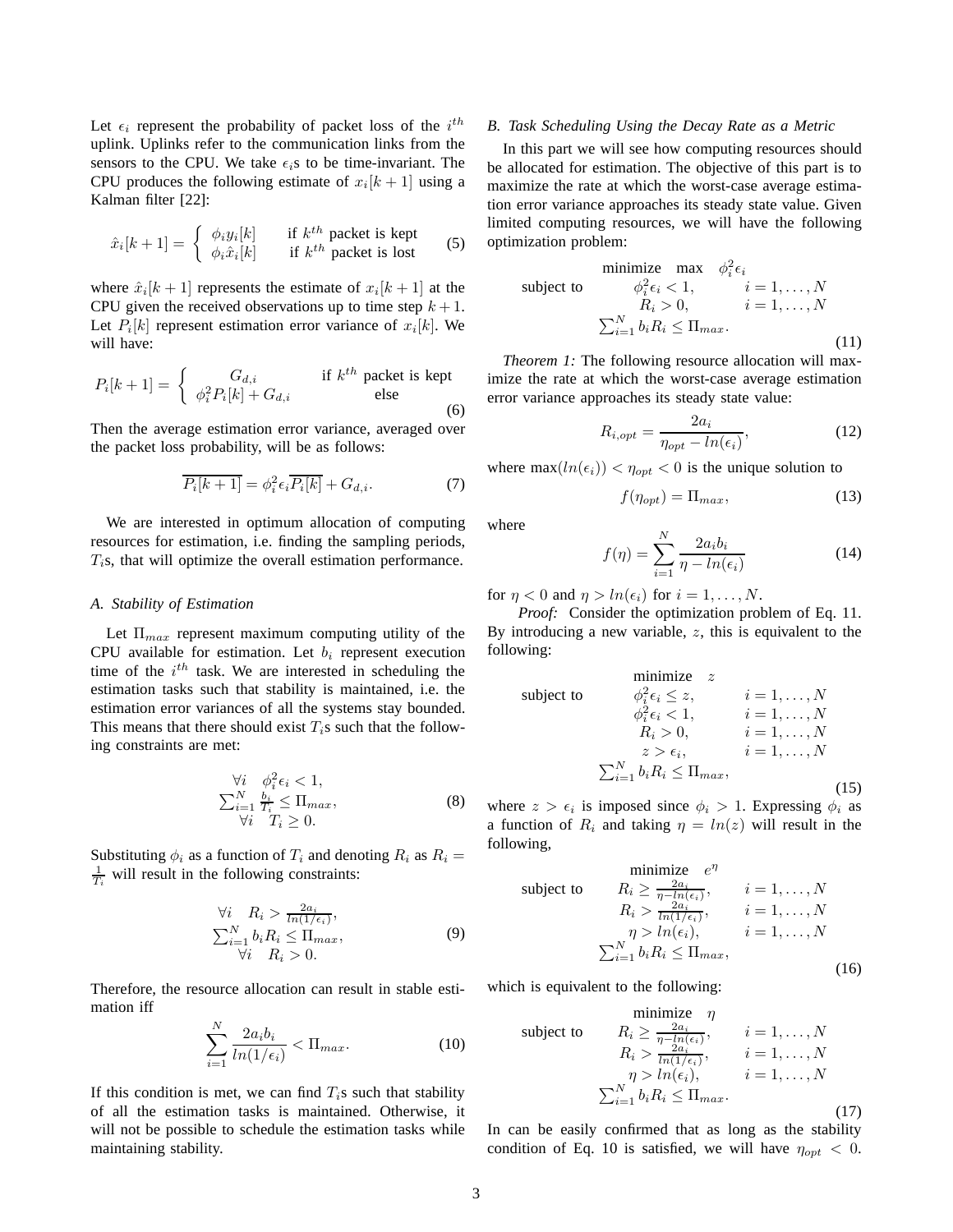Noting this will reduce the optimization problem to the following:

minimize  $\eta$ subject to  $R_i \ge \frac{2a_i}{\eta - \ln(\epsilon_i)}, \qquad i = 1, \dots, N$  $0 > \eta > ln(\epsilon_i), \quad i = 1, \ldots, N$  $\sum_{i=1}^{N} b_i R_i \leq \Pi_{max}.$ (18)

Noting that the first constraint can be expressed in an LMI form will result in the following semidefinite program [23]:

$$
\begin{array}{ll}\n\text{minimize} & \eta \\
\text{subject to} & \left[ \begin{array}{cc} R_i & \sqrt{2a_i} \\ \sqrt{2a_i} & \eta - \ln(\epsilon_i) \end{array} \right] \succeq 0, \quad i = 1, \dots, N \\
& 0 > \eta > \ln(\epsilon_i), \qquad i = 1, \dots, N \\
& \sum_{i=1}^N b_i R_i \leq \Pi_{max}.\n\end{array} \tag{19}
$$

This shows that the optimization problem of Eq. 11 is a convex one. Furthermore, we can find analytical expressions for optimum sampling rates using Karush-Kuhn-Tucker (KKT) conditions [23]. Without loss of generality assume that  $\epsilon_1 \geq \epsilon_2 \geq \ldots \geq \epsilon_N > 0$ . Using KKT will add the following constraints:

$$
\lambda_i \left( \frac{2a_i}{\eta - \ln(\epsilon_i)} - R_i \right) = 0, \qquad i = 1, \dots, N
$$
  
\n
$$
\lambda_i \ge 0, \qquad i = 1, \dots, N
$$
  
\n
$$
g(\ln(\epsilon_1) - \eta) = 0,
$$
  
\n
$$
h(\sum_{i=1}^N b_i R_i - \Pi_{max}) = 0,
$$
  
\n
$$
g \ge 0,
$$
  
\n
$$
h \ge 0.
$$
\n(20)

We will have  $g = 0$  and  $\sum_{i=1}^{N} b_i R_i = \prod_{max}$  for optimum performance. Furthermore, gradient of the Lagrangian should vanish with respect to the variables as follows [23]:

$$
\begin{bmatrix} 1 \\ 0 \\ \vdots \\ 0 \end{bmatrix} + \lambda_1 \begin{bmatrix} -\frac{2a_1}{(\eta - \ln(\epsilon_1))^2} \\ -1 \\ 0 \\ \vdots \\ 0 \end{bmatrix} + \ldots + \begin{bmatrix} -\frac{2a_N}{(\eta - \ln(\epsilon_N))^2} \\ \vdots \\ 0 \\ 0 \end{bmatrix} + \ldots + \tag{21}
$$

$$
\lambda_N \begin{bmatrix} -\frac{2a_N}{(\eta - \ln(\epsilon_N))^2} \\ 0 \\ \vdots \\ -1 \end{bmatrix} + h \begin{bmatrix} 0 \\ b_1 \\ \vdots \\ b_N \end{bmatrix} = 0.
$$

Then we will have:

$$
\frac{\lambda_1}{b_1} = \frac{\lambda_2}{b_2} = \dots = \frac{\lambda_N}{b_N} = h \tag{22}
$$

and

$$
h = \left(\sum_{i=1}^{N} \frac{2a_i b_i}{(\eta_{opt} - \ln(\epsilon_i))^2}\right)^{-1}.
$$
 (23)

Since  $\lambda_i \neq 0$ ,  $R_{i,opt} = \frac{2a_i}{\eta_{opt} - ln(\epsilon_i)}$  from Eq. 20. Since  $h \neq 0,$ 

$$
f(\eta_{opt}) = \Pi_{max},\tag{24}
$$

with 
$$
f(\eta) = \sum_{i=1}^{N} \frac{2a_i b_i}{\eta - \ln(\epsilon_i)}
$$
. Furthermore,  

$$
f(\eta = \ln(\epsilon_1)) = \infty
$$
 (25)

and for stability

$$
f(\eta = 0) < \Pi_{\text{max}}.\tag{26}
$$

Noting that  $f(\eta)$  is a decreasing function of  $\eta$  for  $ln(\epsilon_1)$  <  $\eta$  < 0 shows that Eq. 24 always have a unique solution such that  $ln(\epsilon_1) < \eta_{opt} < 0$ .

#### *C. Task Scheduling Using the Asymptotic Value as a Metric*

When considering estimation performance, the asymptotic average error variance is another parameter of importance. In this part, we will show how to allocate computing resources with the asymptotic average error variance as a performance measure. From Eq. 7, we will have,

$$
\overline{P_i[\infty]} = \frac{G_{d,i}}{1 - \phi_i^2 \epsilon_i}.
$$
\n(27)

We are interested in minimizing the worst-case asymptotic average estimation error variance. This results in the following optimization problem using Eq. 3:

minimize 
$$
\max_{2a_i} \frac{G_{c,i}(e^{2a_i T_i} - 1)}{2a_i(1 - e^{2a_i T_i} \epsilon_i)}
$$
  
\nsubject to  $e^{2a_i T_i} \epsilon_i < 1, \quad i = 1, ..., N$   
\n $T_i \ge 0, \quad i = 1, ..., N$   
\n $\sum_{i=1}^N b_i T_i^{-1} \le \Pi_{max}.$  (28)

We assume that all the plants have the same continuous process noise variance, i.e.  $G_{c,i} = G_c$  for  $i = 1, ..., N$ . Furthermore, in order to derive an analytical solution, in this part we assume that the sampling rates are high enough such that  $a_i T_i \ll 1$  for  $i = 1, \ldots, N$ .

*Theorem 2:* The following resource allocation will minimize the worst-case asymptotic average estimation error variance:

$$
R_{i,opt} = \beta_i + \frac{1}{\kappa(1 - \epsilon_i)},\tag{29}
$$

 $(30)$ 

where 
$$
\beta_i = \frac{2a_i\epsilon_i}{1-\epsilon_i}
$$
 and  

$$
\kappa = \frac{\sum_{i=1}^N b_i (1-\epsilon_i)^{-1}}{\prod_{max} - \sum_{i=1}^N b_i \beta_i}.
$$

*Proof:* Taking  $a_iT_i \ll 1$  and  $G_{c,i} = G_c$  will result in the following optimization problem:

minimize 
$$
\max \frac{T_i}{1-(1+2a_iT_i)\epsilon_i}
$$
  
\nsubject to  $(1+2a_iT_i)\epsilon_i < 1, \quad i = 1, ..., N$   
\n $T_i \ge 0, \quad i = 1, ..., N$   
\n $\sum_{i=1}^N b_i T_i^{-1} \le \Pi_{max},$  (31)

which results in

$$
\begin{array}{ll}\n\text{minimize} & \kappa \\
\text{subject to} & R_i \ge \beta_i + \frac{1}{\kappa(1-\epsilon_i)}, \quad i = 1, \dots, N \\
& R_i > \beta_i, \quad i = 1, \dots, N \\
& \sum_{i=1}^N b_i R_i \le \Pi_{max}, \\
& \kappa > 0.\n\end{array}
$$
\n
$$
(32)
$$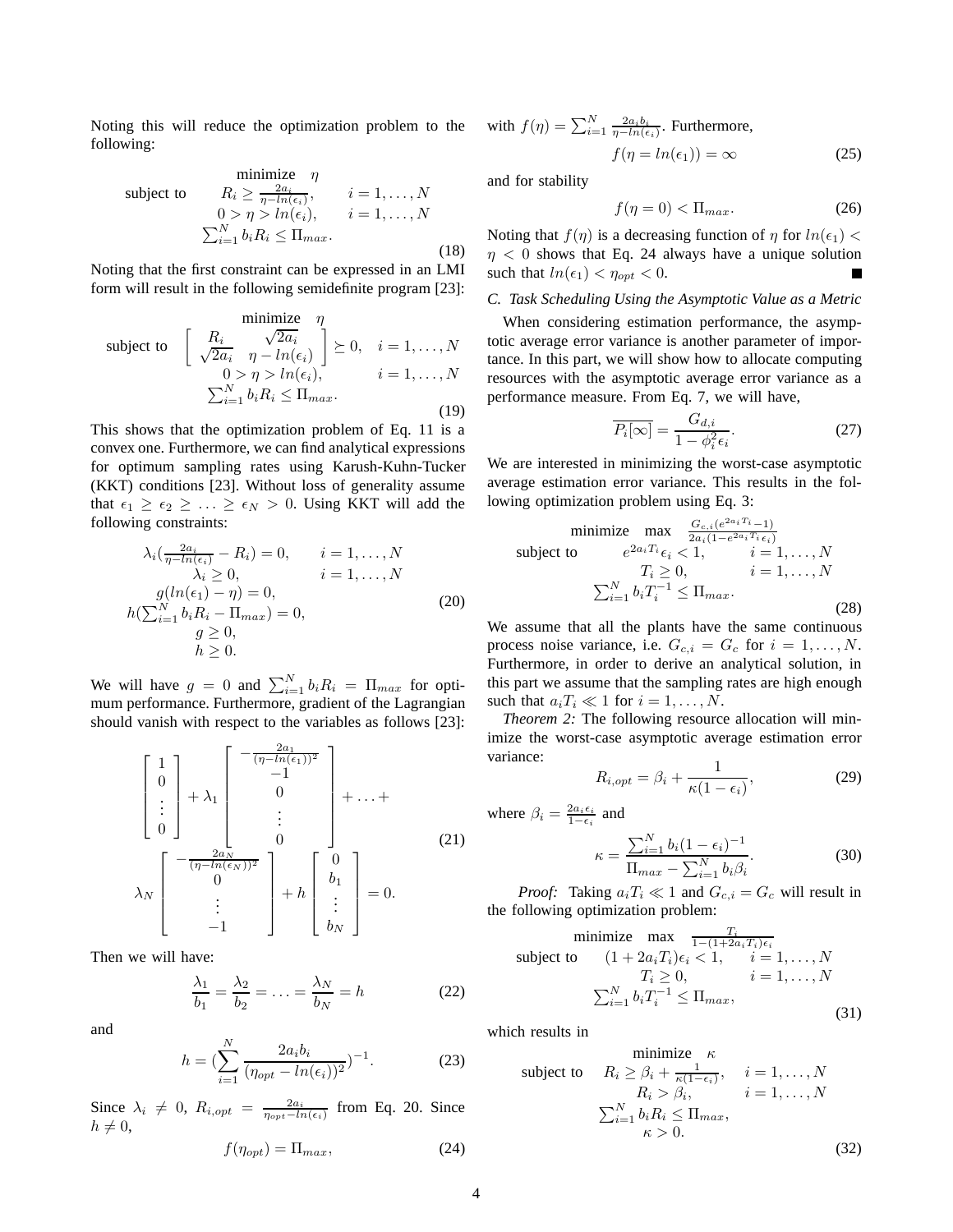Since  $\kappa > 0$ , then satisfying the first constraint ensures that the second one is also met. Therefore we can drop the second constraint:

$$
\begin{array}{ll}\n\text{minimize} & \kappa \\
\text{subject to} & \left[ \begin{array}{cc} R_i - \beta_i & (1 - \epsilon_i)^{-.5} \\ (1 - \epsilon_i)^{-.5} & \kappa \end{array} \right] \succeq 0, \\
\sum_{i=1}^N b_i R_i \le \Pi_{max}, \\
\kappa > 0,\n\end{array} \tag{33}
$$

which is a semidefinite program. Furthermore, using KKT, it can be easily confirmed that Eq. 29 indicates the optimum way of allocating resources among the plants.

Note that, under high enough sampling rate assumption of this part, an analytical expression can be easily derived in a similar manner if a weighted sum of the asymptotic values is minimized instead of the worst-case scenario.

## III. LIMITED COMPUTING RESOURCES AND CONTROL

In this part, we will consider the downlinks of Fig. 2, where control commands are transmitted over packet dropping links to the actuators. For this part, we assume that the uplinks are ideal, i.e. the controller has the exact knowledge of the states. We will have,

$$
\frac{dx_i(t)}{dt} = a_i x_i(t) + u_i(t),\tag{34}
$$

where  $u_i(t)$  is the control signal to the  $i^{th}$  plant. Sampling the  $i^{th}$  plant with the time interval  $T_i$  will result in the following discrete system [20]:

$$
x_i[k+1] = \phi_i x_i[k] + \zeta_i u_i[k], \tag{35}
$$

where  $\phi_i$  is as defined in Section II and  $\zeta_i = \frac{e^{a_i T_i} - 1}{a_i}$ . Let  $J_i$  represent the overall control cost for the  $i^{th}$  plant:

$$
J_i = Q_c \int_0^\infty x_i^2(t)dt + S_c \int_0^\infty u_i^2(t)dt.
$$
 (36)

Representing the cost as a function of discrete samples will result in the following [20]:

$$
J_i = Q_{d,i} \sum_{k=0}^{\infty} x_i^2[k] + S_{d,i} \sum_{k=0}^{\infty} u_i^2[k] + C_{d,i} \sum_{k=0}^{\infty} x_i[k]u_i[k],
$$
\n(37)

where

$$
Q_{d,i} = \frac{e^{2a_i T_i} - 1}{2a_i} Q_c,
$$
  
\n
$$
S_{d,i} = T_i S_c + \frac{e^{2a_i T_i} - 4e^{a_i T_i} + 2a_i T_i + 3}{2a_i^3} Q_c,
$$
 (38)  
\n
$$
C_{d,i} = \frac{(e^{a_i T_i} - 1)^2}{2a_i^2} Q_c.
$$

Finding a closed-form expression for optimum resource allocation in downlinks could be challenging without making any simplifying assumption. Therefore, in this part we assume that sampling rates are high enough such that:

$$
J_i \approx T_i Q_c \sum_{k=0}^{\infty} x_i^2[k] + T_i S_c \sum_{k=0}^{\infty} u_i^2[k],
$$
 (39)

which assumes the following approximations:

$$
Q_{d,i} \approx T_i Q_c, \nS_{d,i} \approx T_i S_c, \nC_{d,i} \approx 0.
$$
\n(40)

Then the linear control signal will be as follows:

$$
u_i[k] = \begin{cases} -z_i x_i[k] & \text{if } k^{th} \text{ packet is kept} \\ 0 & \text{else} \end{cases} \tag{41}
$$

where  $z_i$  represents the optimum linear control coefficient that will minimize  $J_i$  in the absence of packet loss [20]:

$$
z_i = (S_{d,i} + \zeta_i^2 \Delta_i)^{-1} \zeta_i \phi_i \Delta_i \tag{42}
$$

with

$$
\Delta_i = Q_{d,i} + \phi_i^2 \Delta_i - \phi_i^2 \zeta_i^2 \Delta_i^2 (S_{d,i} + \zeta_i^2 \Delta_i)^{-1}.
$$
 (43)

Let  $\mu_i$  represent probability of packet loss of the channel from the controller to the  $i^{th}$  actuator, as indicated by Fig. 2. We will have,

$$
\frac{\overline{u_i^2[k]} = (1 - \mu_i) z_i^2 \overline{x_i^2[k]},}{x_i[k]u_i[k] = -(1 - \mu_i) z_i \overline{x_i^2[k]}.
$$
\n(44)

Therefore, using Eq. 35,

$$
\overline{x_i^2[k+1]} = M_i \overline{x_i^2[k]},
$$
\n(45)

where

$$
M_i = \phi_i^2 + \zeta_i^2 z_i^2 (1 - \mu_i) - 2\phi_i \zeta_i (1 - \mu_i) z_i.
$$
 (46)

 $J_i$  will then be as follows, using Eq. 39,

$$
J_i = [Q_{d,i} + S_{d,i}z_i^2(1 - \mu_i)] x_i^2[0] \sum_{k=0}^{\infty} M_i^k
$$
  
= 
$$
\frac{[Q_{d,i} + S_{d,i}z_i^2(1 - \mu_i)]x_i^2[0]}{1 - M_i}
$$
 for  $M_i < 1$  (47)

In this part we look at a special case of the aforementioned problem where there is no penalty on the size of the control signal, i.e.  $S_c = 0$ . Then we will have

$$
M_i = \phi_i^2 \mu_i. \tag{48}
$$

#### *A. Stability of Control*

Similar to the estimation part, let  $\Pi_{max}$  and  $b_i$  represent the available computing utility and the execution time of the  $i^{th}$  task respectively. Eq. 45 requires that  $M_i < 1$  for  $i = 1, \ldots, N$  for stability. With the  $M_i$  of Eq. 48, this will result in the same stability condition of Eq. 8 (with  $\epsilon_i$  replaced by  $\mu_i$ ). Then resource allocation can result in stable control of all the plants as long as Eq. 10 (with  $\epsilon_i$ replaced by  $\mu_i$ ) is satisfied.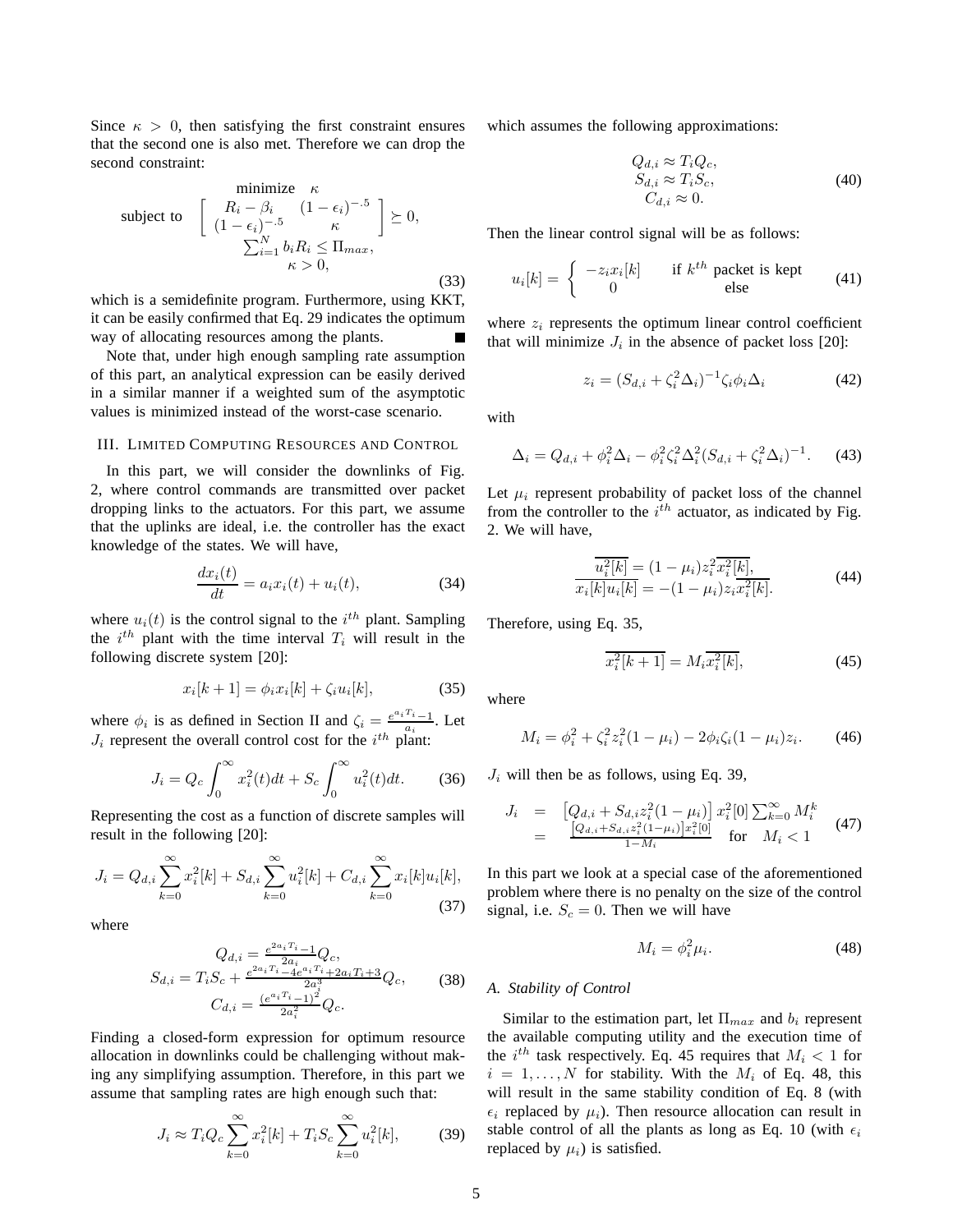## *B. Task Scheduling Using Rate of Convergence as a Metric*

In this part we consider the case where the control objective is to drive the worst-case  $x_i^2[k]$  to zero as fast as possible. This can be achieved by minimizing  $M_i$ s. We will have the following resource allocation problem:

$$
\begin{array}{ll}\n\text{minimize} & \text{max} & M_i \\
\text{subject to} & M_i < 1, \quad i = 1, \dots, N \\
& R_i > 0, \quad i = 1, \dots, N \\
& \sum_{i=1}^{N} b_i R_i \le \Pi_{max}.\n\end{array} \tag{49}
$$

Given  $M_i$  of Eq. 48, this is equivalent to the optimization problem of Eq. 11, with  $\epsilon_i$  replaced by  $\mu_i$ . Therefore, Theorem 1 (with  $\epsilon_i$  replaced by  $\mu_i$ ) denotes the optimum way of allocating computing resources in this case.

*C. Task Scheduling Using the Overall Control Cost as a Metric*

Another important objective is to minimize the overall cost of control,  $J_i$ . Considering  $S_c = 0$  will result in the following cost:

$$
J_i = \frac{Q_c T_i}{1 - \phi_i^2 \mu_i} x_i^2[0]
$$
 (50)

and the following optimization problem when minimizing the worst-case cost:

$$
\begin{array}{ll}\n\text{minimize} & \text{max} \quad J_i \\
\text{subject to} & \phi_i^2 \mu_i < 1, \quad i = 1, \dots, N \\
& T_i \ge 0, \quad i = 1, \dots, N \\
& \sum_{i=1}^N b_i T_i^{-1} \le \Pi_{\text{max}}.\n\end{array} \tag{51}
$$

We take the initial conditions to be the same, i.e.  $x_i^2[0]$ to be independent of  $i$ . Then the optimization problem becomes the same as that of Section II, Part C. Therefore, the optimum way of allocating resources to minimize the worst-case control cost will be as given by Theorem 2 (with  $\epsilon_i$  replaced by  $\mu_i$ ). Similarly, an expression can be easily derived for optimum  $T_i$  when minimizing a weighted sum of  $J_i$ s.

#### IV. EXAMPLES

In this part we consider a few examples to see the impact of optimizing resource allocation in networked sensing and control. Consider three sensors observing three dynamical systems. Computational resources should be allocated for estimation and control of these systems over a bandlimited network. For instance, these sensors could represent the ladars and stereovision units mounted on the autonomous vehicle that was discussed in Section I. We will consider the estimation part first.

## *A. Example 1: Estimation Using the Decay Rate as a Metric*

Let  $\vec{\epsilon}$  represent the vector containing the probabilities of packet loss of the uplinks. To see the impact of packet loss on estimation, consider  $\vec{\epsilon} = [0.1 \ 0.05 \ 0.01], a_i = 2$ and  $b = b_i = 0.1$ sec for  $i = 1, 2, 3$ . Then task scheduling,

using the decay rate as a performance measure, results in the following optimum sampling rates (Theorem 1):

$$
\Pi_{max} = 2.5 \Rightarrow
$$
\n
$$
\vec{R}_{opt} = [18.9856Hz \quad 4.4256Hz \quad 1.5916Hz],
$$
\n
$$
\Pi_{max} = 10 \Rightarrow
$$
\n
$$
\vec{R}_{opt} = [92.8972Hz \quad 5.4333Hz \quad 1.7053Hz],
$$
\n(52)

where  $\vec{R}_{opt}$  denotes the vector containing optimum sampling rates. As Theorem 1 indicates, links with worse qualities should be sampled more often. It should be noted that the ratio  $\frac{R_{i,opt}}{b^{-1}\Pi_{max}}$  is not independent of  $b^{-1}\Pi_{max}$ .

*B. Example 2: Estimation with the Asymptotic Value as a Metric*

Consider  $\vec{\epsilon} = [0.1 \ 0.05 \ 0.01], a_i = 2$  and  $b_i = 0.1$  isec for  $i = 1, 2, 3$ . Using the asymptotic value as a metric results in the following optimum sampling rates (Theorem 2):

$$
\Pi_{max} = 2.5 \Rightarrow
$$
\n
$$
\vec{R}_{opt} = [8.9531 \text{Hz} \quad 8.2714 \text{Hz} \quad 7.7755 \text{Hz}],
$$
\n
$$
\Pi_{max} = 10 \Rightarrow
$$
\n
$$
\vec{R}_{opt} = [35.2094 \text{Hz} \quad 33.1457 \text{Hz} \quad 31.6449 \text{Hz}].
$$
\n(53)

It can be seen that using the decay rate as a metric results in a task scheduling more in favor of the links with worse qualities, compared to using the asymptotic value. This is due to the fact that the decay rate is more sensitive than the asymptotic value to the changes in the probability of packet loss.

*C. Example 3: Estimation with the Asymptotic Value as a Metric*

In order to see a more non-uniform resource allocation using the asymptotic value as a metric, consider  $\vec{\epsilon}$  = [.5 .05 .01]. Then we will have the following using Theorem 2,

$$
\Pi_{max} = 10 \Rightarrow
$$
\n
$$
\vec{R}_{opt} = [51.1353 \text{Hz} \quad 25.0186 \text{Hz} \quad 23.8461 \text{Hz}].
$$
\n(54)

It can be seen that the considerable increase in  $\epsilon_1$  resulted in a more non-uniform distribution of the resources in this case.

#### *D. Example 4: Impact of* a<sup>i</sup> *on Resource Allocation*

To see the impact of  $a_i$ s on resource allocation, consider a case where  $\epsilon_i$ s are the same for all the uplinks. Using the decay rate as a measure will result in a resource allocation proportional to  $a_i$ s, as indicated by Eq. 12. Theorem 2, on the other hand, shows that  $R_{i,opt}$ , resulted from using the asymptotic value as a metric, is not as sensitive to the changes in  $a_i$ . Therefore, using the asymptotic value as a measure results in a uniform resource allocation unless the ratio of the maximum  $a_i$  to the minimum  $a_i$  is drastically large.

Finally, similar examples can be considered for control task scheduling in the downlinks. Then  $\epsilon$  should be replaced by  $\mu$ , the downlink probability of packet loss.